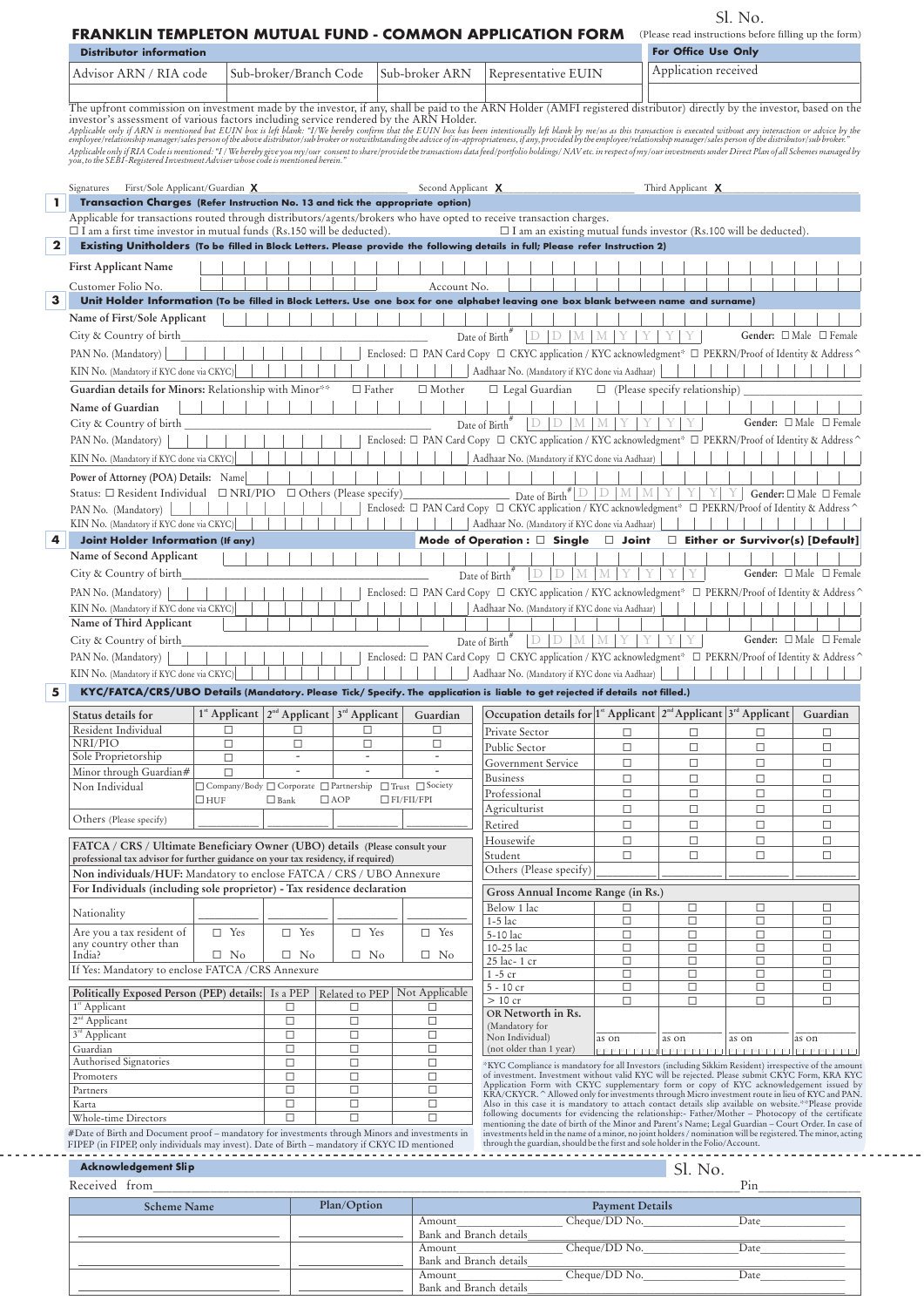| 6              | Contact Details (Please provide your contact details even if you have already submitted your KYC acknowledgement)                                                                                                                                                                                                                                                                                                                                                                                                                                                                                                                                                                                     |                                                                                                                                                                                                                                                                                                                                                           |                                                   |                         |                        |                                                                                                                                                                                                                                                                                                                                                              |
|----------------|-------------------------------------------------------------------------------------------------------------------------------------------------------------------------------------------------------------------------------------------------------------------------------------------------------------------------------------------------------------------------------------------------------------------------------------------------------------------------------------------------------------------------------------------------------------------------------------------------------------------------------------------------------------------------------------------------------|-----------------------------------------------------------------------------------------------------------------------------------------------------------------------------------------------------------------------------------------------------------------------------------------------------------------------------------------------------------|---------------------------------------------------|-------------------------|------------------------|--------------------------------------------------------------------------------------------------------------------------------------------------------------------------------------------------------------------------------------------------------------------------------------------------------------------------------------------------------------|
|                | Name of Sole Proprietor/ Karta/ Contact Person (Non Individuals)<br>Type of address given at KYC: □ Residential or Business □ Residential                                                                                                                                                                                                                                                                                                                                                                                                                                                                                                                                                             |                                                                                                                                                                                                                                                                                                                                                           | $\Box$ Business                                   | □ Registered Office     |                        |                                                                                                                                                                                                                                                                                                                                                              |
|                | Address <sup>\$</sup><br>$Overses$ Address for $NRIs/PIOs$                                                                                                                                                                                                                                                                                                                                                                                                                                                                                                                                                                                                                                            |                                                                                                                                                                                                                                                                                                                                                           |                                                   |                         |                        | City City State State Pincode                                                                                                                                                                                                                                                                                                                                |
|                |                                                                                                                                                                                                                                                                                                                                                                                                                                                                                                                                                                                                                                                                                                       |                                                                                                                                                                                                                                                                                                                                                           |                                                   |                         |                        |                                                                                                                                                                                                                                                                                                                                                              |
|                | STD Code Office Residence Residence<br>Tel<br>Aadhaar No.<br>□ I/We do not wish to receive my/our account related communication by email □ I/We do not wish to register for SMS updates on my/our mobile phone<br>In case no option is selected the application will be processed<br>\$Mandatory if you have not completed your KYC process via KRA, else the address of the 1st Holder as registered with KRA will be automatically updated in our records. Address of tax residence<br>would be taken as available in KRA database. In case of any change please approach KRA & notify the changes                                                                                                  |                                                                                                                                                                                                                                                                                                                                                           |                                                   |                         |                        | Fax                                                                                                                                                                                                                                                                                                                                                          |
|                |                                                                                                                                                                                                                                                                                                                                                                                                                                                                                                                                                                                                                                                                                                       |                                                                                                                                                                                                                                                                                                                                                           |                                                   |                         |                        |                                                                                                                                                                                                                                                                                                                                                              |
| $\overline{ }$ | Bank Details (Mandatory - For new investors) - For payment through electronic mode, please attach a cancelled cheque leaf or a copy of the cheque.<br>Bank Name (Do not abbreviate)                                                                                                                                                                                                                                                                                                                                                                                                                                                                                                                   |                                                                                                                                                                                                                                                                                                                                                           |                                                   |                         |                        |                                                                                                                                                                                                                                                                                                                                                              |
|                | Account No. <sup>#</sup><br>Branch Address and the contract of the contract of the contract of the contract of the contract of the contract of the contract of the contract of the contract of the contract of the contract of the contract of the contrac                                                                                                                                                                                                                                                                                                                                                                                                                                            | <u> 1989 - Johann Harry Harry Harry Harry Harry Harry Harry Harry Harry Harry Harry Harry Harry Harry Harry Harry</u>                                                                                                                                                                                                                                     |                                                   |                         |                        | Branch/City and the state of the state of the state of the state of the state of the state of the state of the state of the state of the state of the state of the state of the state of the state of the state of the state o                                                                                                                               |
|                |                                                                                                                                                                                                                                                                                                                                                                                                                                                                                                                                                                                                                                                                                                       |                                                                                                                                                                                                                                                                                                                                                           |                                                   |                         |                        | $\Pr \qquad \qquad$                                                                                                                                                                                                                                                                                                                                          |
|                | Account type<br>*RTGS/NEFT/IFSC code<br>Please verify and ensure the accuracy of the bank details provided above and as shown in your account statement. Franklin Templeton cannot be held responsible for delays or errors in processing your request if the<br>information provided is incomplete or inaccurate. The registered bank will be the default bank and all redemptions / dividends proceeds will be processed into default bank through electronic payment facility.<br>I/We DO NOT wish to avail Electronic Payment Facility (Please tick) [[]. #Please provide the full account no. *For more details on RTGS/NEFT/IFSC/MICR codes, please refer detailed instructions on page no. 13. | For Residents □ Savings □ Current For Non-Residents □ NRO □ NRE                                                                                                                                                                                                                                                                                           |                                                   | $\square$ FCNR          |                        | $\Box$ Others                                                                                                                                                                                                                                                                                                                                                |
| 8              | Investment Details: I/We would like to invest in (Please read Product labeling details available on cover page of KIM)                                                                                                                                                                                                                                                                                                                                                                                                                                                                                                                                                                                | Amount                                                                                                                                                                                                                                                                                                                                                    | Net Amount                                        |                         | <b>Payment Details</b> |                                                                                                                                                                                                                                                                                                                                                              |
|                | <b>Fund Name</b>                                                                                                                                                                                                                                                                                                                                                                                                                                                                                                                                                                                                                                                                                      | Plan/Option<br>Invested                                                                                                                                                                                                                                                                                                                                   | Paid                                              | Cheque/DD No.           |                        | Bank, Bank A/c No. and Branch                                                                                                                                                                                                                                                                                                                                |
|                | the control of the control of the control of the control of the control of the control of                                                                                                                                                                                                                                                                                                                                                                                                                                                                                                                                                                                                             | Less DD Charges:                                                                                                                                                                                                                                                                                                                                          |                                                   |                         |                        | <u> 1980 - John Harry Barn, mars and de la partie de la partie de la partie de la partie de la partie de la part</u><br><u> 1980 - John Harry Harry Harry Harry Harry Harry Harry Harry Harry Harry Harry Harry Harry Harry Harry Harry Harry Harry Harry Harry Harry Harry Harry Harry Harry Harry Harry Harry Harry Harry Harry Harry Harry Harry Harr</u> |
| 9              | Separate cheque/demand draft required for each investment, drawn in favour of scheme name e.g. "Franklin India Bluechip Fund". You may refer to the KIM for more details scheme name(s) and the plan/option.<br>Investors in Franklin India Pension Plan are requested to also fill in the option exercise form available at the ISC. If you have an existing account in the scheme mentioned above, this purchase will be treated as an<br>additional purchase in the same account. If you prefer to have a new account in the same scheme please tick here $\Box$<br>Depository Account Details (Optional. To be filled if investor wishes to hold the units in Demat mode). Refer instruction      |                                                                                                                                                                                                                                                                                                                                                           |                                                   |                         |                        | Enclosed: $\Box$ Cheque / DD $\Box$ Third Party Declaration                                                                                                                                                                                                                                                                                                  |
|                |                                                                                                                                                                                                                                                                                                                                                                                                                                                                                                                                                                                                                                                                                                       |                                                                                                                                                                                                                                                                                                                                                           |                                                   |                         |                        | Beneficiary Ac No.                                                                                                                                                                                                                                                                                                                                           |
|                | $\Box$ CDSL: DP Name<br>Please ensure that the sequence of names as mentioned in this Application Form matches with the sequence of names in the Demat account. Enclosed (Mandatory) $\Box$ Client Master List OR $\Box$ DP statement                                                                                                                                                                                                                                                                                                                                                                                                                                                                 |                                                                                                                                                                                                                                                                                                                                                           |                                                   |                         | Beneficiary Ac No.     |                                                                                                                                                                                                                                                                                                                                                              |
| 10             | Nomination Details (In case of more than one nominee, please submit a separate nomination form available with any of our ISCs or on our website). Refer instruction no.14                                                                                                                                                                                                                                                                                                                                                                                                                                                                                                                             |                                                                                                                                                                                                                                                                                                                                                           |                                                   |                         |                        |                                                                                                                                                                                                                                                                                                                                                              |
|                | Nominee Name and Address                                                                                                                                                                                                                                                                                                                                                                                                                                                                                                                                                                                                                                                                              | DOB                                                                                                                                                                                                                                                                                                                                                       | For Minor Nominee (Mandatory to attach DOB Proof) | Guardian Name & Address |                        | Allocation   Nominee/ Guardian Signature                                                                                                                                                                                                                                                                                                                     |
|                |                                                                                                                                                                                                                                                                                                                                                                                                                                                                                                                                                                                                                                                                                                       |                                                                                                                                                                                                                                                                                                                                                           |                                                   |                         | 100 %                  | X                                                                                                                                                                                                                                                                                                                                                            |
|                | OR $\Box$ I/We DO NOT wish to nominate and sign here<br>(To be signed by all the joint holders irrespective of the mode of holdings.)                                                                                                                                                                                                                                                                                                                                                                                                                                                                                                                                                                 |                                                                                                                                                                                                                                                                                                                                                           |                                                   |                         |                        |                                                                                                                                                                                                                                                                                                                                                              |
| 11             | <b>Declaration</b><br>Having read and understood the contents of the Statement of Additional Information (SAI) of Franklin Templeton Mutual Fund (FTMF), Scheme Information Document (SID) and Key Information Memorandum (KIM) of the scheme(s) an                                                                                                                                                                                                                                                                                                                                                                                                                                                   |                                                                                                                                                                                                                                                                                                                                                           |                                                   |                         |                        |                                                                                                                                                                                                                                                                                                                                                              |
|                | investment horizon.<br>* I / We confirm that I am / we are Non-Resident Indian(s) (NRIs) / Person(s) of Indian Origin (PIOs)/ Foreign Portfolio Investor(s) (FPIs), and I / we hereby further confirm that the monies are remitted from abroad throug<br>approved banking channels or from my/our monies in my/our domestic account maintained in accordance with applicable RBI guidelines. The main of the U.S. Commodity Futures Trading Commission, as amended from TV We confirm t<br>time to time or residents of Canada.                                                                                                                                                                       |                                                                                                                                                                                                                                                                                                                                                           |                                                   |                         |                        |                                                                                                                                                                                                                                                                                                                                                              |
|                |                                                                                                                                                                                                                                                                                                                                                                                                                                                                                                                                                                                                                                                                                                       |                                                                                                                                                                                                                                                                                                                                                           |                                                   |                         |                        |                                                                                                                                                                                                                                                                                                                                                              |
|                | Time to time carrestents of Canda.<br>If We have understood the information requirements of this Form (read along with the FATCA instructions) and hereby confirm that the information provided by me/us on this Form is tue, cor<br>The ARN holder has disclosed to me/us all the commissions (in the form of trail commission or any other mode), payable to him for the different competing schemes of various mutual funds from amongst which the scheme(s) is                                                                                                                                                                                                                                    |                                                                                                                                                                                                                                                                                                                                                           |                                                   |                         |                        |                                                                                                                                                                                                                                                                                                                                                              |
|                | being recommended to me/us.<br>* Applicable to NRI / PIO / FPI<br>** Applicable to Micro-investments                                                                                                                                                                                                                                                                                                                                                                                                                                                                                                                                                                                                  |                                                                                                                                                                                                                                                                                                                                                           |                                                   |                         |                        |                                                                                                                                                                                                                                                                                                                                                              |
|                | Signatures: First/Sole Applicant/Guardian X Second Applicant X Third Applicant X Third Applicant X<br>Date: the contract of the contract of the contract of the contract of the contract of the contract of the contract of the contract of the contract of the contract of the contract of the contract of the contract of the cont                                                                                                                                                                                                                                                                                                                                                                  | Place: The contract of the contract of the contract of the contract of the contract of the contract of the contract of the contract of the contract of the contract of the contract of the contract of the contract of the con                                                                                                                            |                                                   |                         |                        |                                                                                                                                                                                                                                                                                                                                                              |
|                |                                                                                                                                                                                                                                                                                                                                                                                                                                                                                                                                                                                                                                                                                                       |                                                                                                                                                                                                                                                                                                                                                           |                                                   |                         |                        |                                                                                                                                                                                                                                                                                                                                                              |
|                | ٠<br>œ<br>funds have been remitted.                                                                                                                                                                                                                                                                                                                                                                                                                                                                                                                                                                                                                                                                   | CHECK LIST: Please ensure the following:<br>Application form is complete in all respects and signed by all Applicants.<br>Enclosures:<br>$\Box$ Supporting documents for bank account details furnished in the Form.<br>$\Box$ For payment by Demand Draft - a certificate from the banker in the prescribed format confirming the account from which the |                                                   |                         |                        | <sup>T</sup> Enclosures (if applicable)<br>$\Box$ Proof of relationship with minor<br>$\Box$ Proof of identity & address<br>$\Box$ Proof of DOB                                                                                                                                                                                                              |

|  |  |   |  | For investment related enquiries, please contact: |  |
|--|--|---|--|---------------------------------------------------|--|
|  |  | . |  |                                                   |  |

1800 425 4255 or 6000 4255 (from 8 am to 9 pm, Monday to Saturday) Service@franklintempleton.com **was serviced to a service** 

 $- - -$